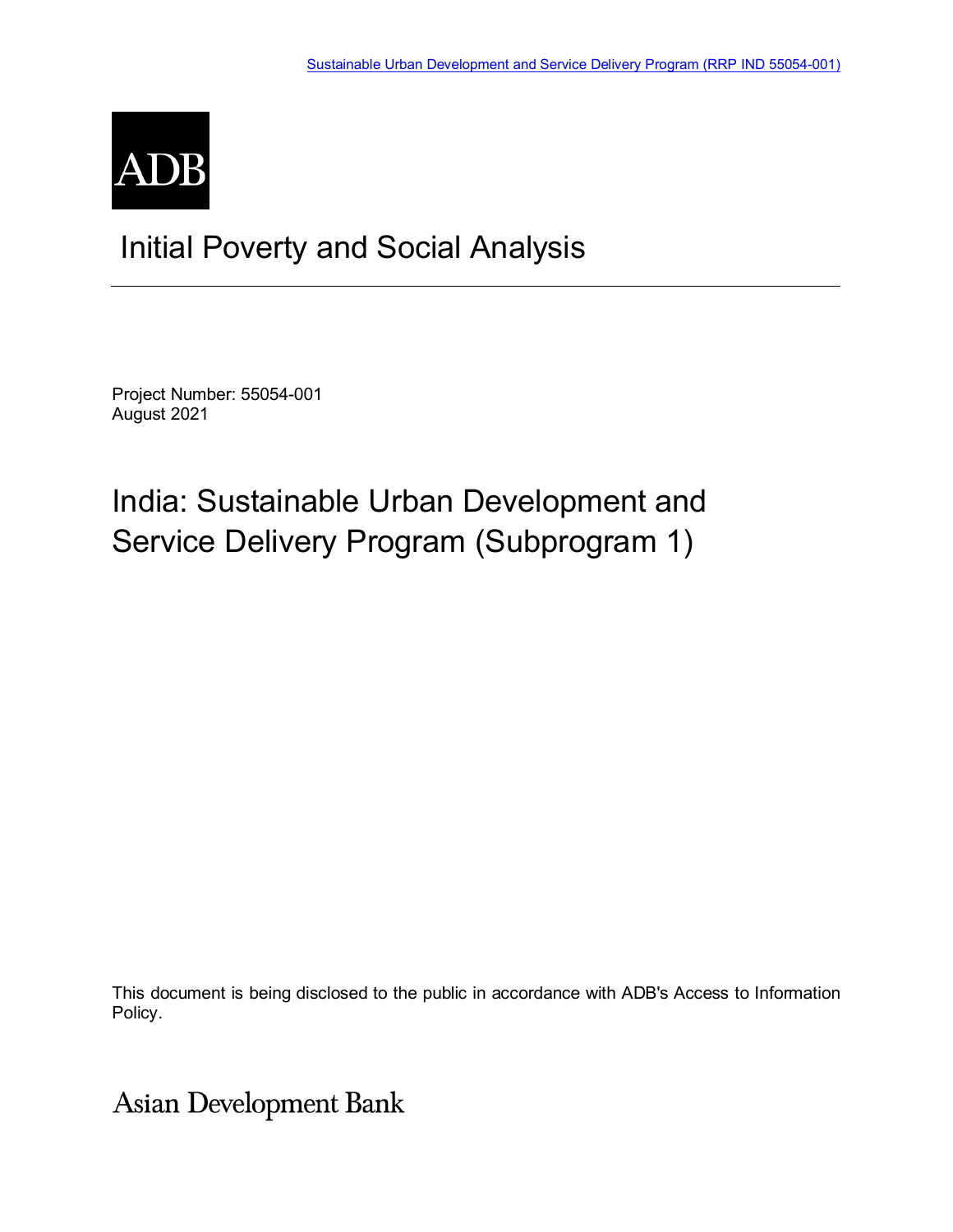### **CURRENCY EQUIVALENTS**

(as of 05 August 2021)

| Currency unit | $\overline{\phantom{0}}$ | Indian Rupee (₹) |
|---------------|--------------------------|------------------|
| ₹1.00         | $=$                      | \$0.013          |
| \$1.00        | $=$                      | ₹74.17           |

#### **ABBREVIATIONS**

| ADB           | $-$                      | Asian Development Bank                             |
|---------------|--------------------------|----------------------------------------------------|
| <b>SUDSDP</b> | $\overline{\phantom{0}}$ | Sustainable Urban Development and Service Delivery |
|               |                          | Program                                            |
| WSS           | $\overline{\phantom{0}}$ | water supply and sanitation                        |

## **NOTES**

- (i) The fiscal year (FY) of the Government of India and its agencies ends on 31 March. "FY" before a calendar year denotes the year in which the fiscal year ends, e.g., FY2021 ends on 31 March 2021.
- (ii) In this report, "\$" refers to United States dollars.

In preparing any country program or strategy, financing any project, or by making any designation of or reference to a particular territory or geographic area in this document, the Asian Development Bank does not intend to make any judgments as to the legal or other status of any territory or area.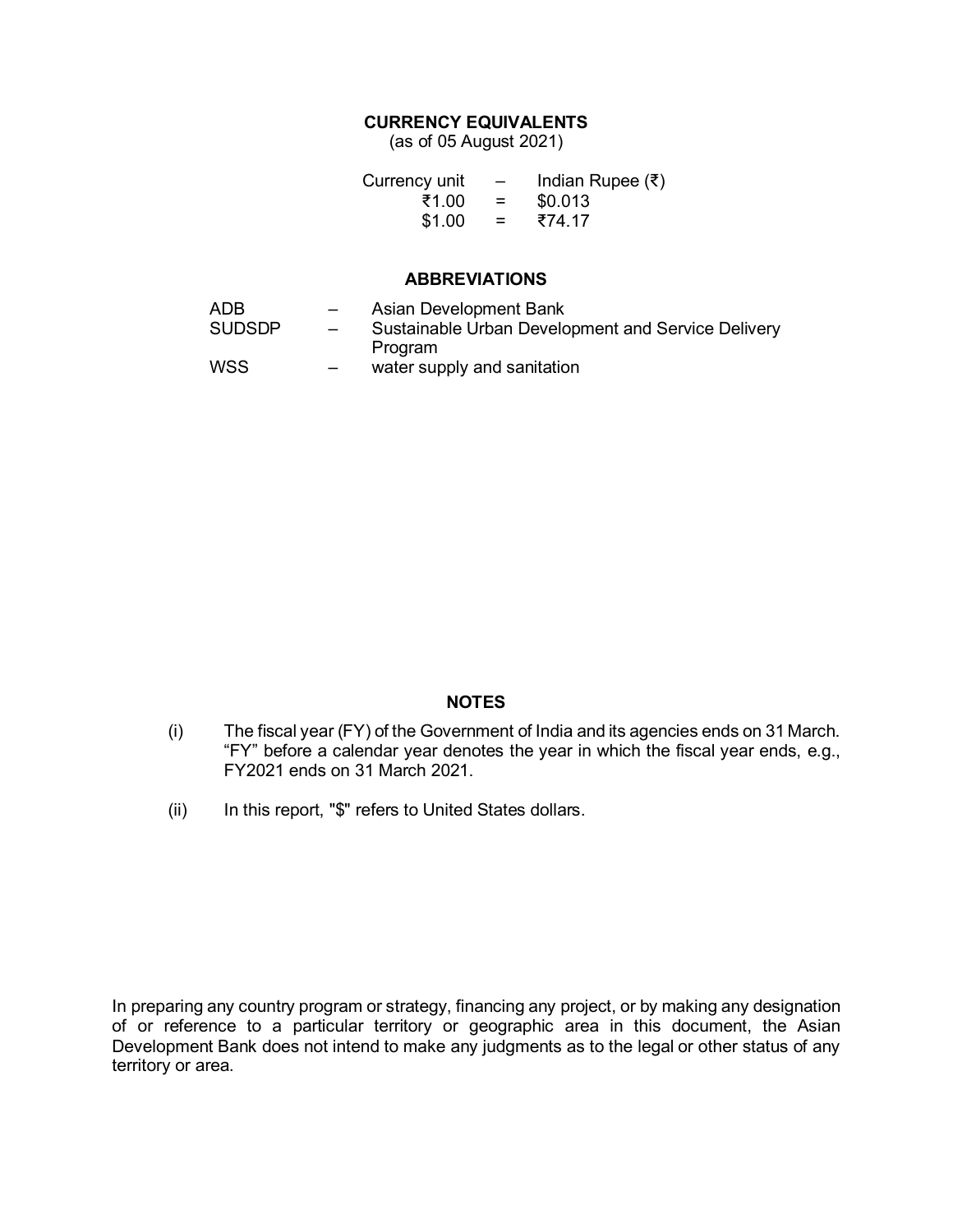| INITIAL POVERTY AND SOCIAL ANALYSIS |                   |                |                                                    |  |  |
|-------------------------------------|-------------------|----------------|----------------------------------------------------|--|--|
| Country:                            | India             | Project Title: | Sustainable Urban Development and Service Delivery |  |  |
|                                     |                   |                | Program                                            |  |  |
| Lending/Financing                   | Policy-based loan | Department/    | South Asia Department (SARD)/                      |  |  |
| Modality:                           |                   | Division:      | Urban Development and Water Division (SAUW)        |  |  |

#### **I. POVERTY IMPACT AND SOCIAL DIMENSIONS A. Links to the National Poverty Reduction Strategy and Country Partnership Strategy** The proposed Sustainable Urban Development and Service Delivery Program (SUDSDP) is in line with the socioeconomic development strategy of India, as proposed by National Institution for Transforming India (NITI Aayog), a premier policy 'think-tank' of the Government of India. [a](#page-4-0) It is in line with the four pillars of development of drivers, infrastructure, inclusion and governance. The government's goal is for India to be a \$4.0 trillion economy by 2022 with three key milestones: (i) development must become a mass movement in which every citizen recognizes her role and also experiences the tangible benefits accruing in the form of better ease of living; (ii) development strategy should help achieve broad-based economic growth to ensure balanced development across all regions and states and across sectors; and (iii) bridge the gap between public and private sector performance. The SUDSDP will support equitable access to basic infrastructure, public services, and opportunities to all citizens with better-living conditions by accelerating and implementing a series of policy actions and urban reforms through mainstreaming performance-linked funding for urban service delivery. The overarching development objective is transforming Indian cities into economically vibrant and environmentally sustainable habitats for all, including poor and marginalized sections. The program is aligned with various national flagship programs the Government of India such as, *Jal Jeevan* Mission – Urban and *Pradhan Mantri Awas Yojana* (Housing for all) for achieving dynamic economic growth and contribute to liveable environment in close coordination with Ministry of Housing and Urban Affairs (MOHUA). The program is also aligned with the Asian Development Bank (ADB) country partnership strategy, 2018–2022 for India, which envisages inclusive urbanization through policy advice and alignment with the government's national programs. [b](#page-4-1) **B. Poverty Targeting**  $\boxtimes$ General intervention  $\Box$ Individual or household (TI-H)  $\Box$ Geographic (TI-G)  $\Box$ Non-income MDGs (TI-M1, M2, etc.) The program will address key poverty dimensions. The policy actions under the national flagship programs will contribute to better public health, quality of life, environmental and living conditions of the cities, households, and beneficiaries in urban areas. **C. Poverty and Social Analysis** 1. **Key issues and potential beneficiaries.** India is among the world's fastest growing economies. As per the 2020 global Multidimensional Poverty Index (MPI), India halved its MPI value from fiscal year (FY)2006 to FY 2016 and had the biggest reduction in the number of multidimensionally poor people (273 million), which is the largest among countries in the world.<sup>c</sup> Although India has achieved most of the millennium development goals, its Human Development Index score of 0.62 in 2015 was lower than the median (0.67) for developing countries. A growing gap between higher- and lower-income states remains a chronic an[d](#page-4-3) major concern.<sup>d</sup> Maternal mortality ratio of India has declined to 113 in 2016–2018 from 122 in 2015–2017 and 130 in 2014–2016, which is still high[e](#page-4-4)r than the sustainable development goals (3.1) target of 70 set by United Nations.<sup>e</sup> Infant mortality rate (IMR) decreased considerably in the last decade from 50 (2009) to 32 (2018) and specifically for urban areas IMR reduced [f](#page-4-5)rom 34 (2009) to 23 (2018).<sup>f</sup> The life expectancy at birth increased from 66.24 (2009) to 69.65 (2019).<sup>[g](#page-4-6)</sup> Only 56.9% of the urban households have piped water supply within their premises. About 9.1% of urban households report insufficient quantity of water and 49.1% carryout additional treatment/disinfection of water within their premises. Almost all the urban areas lack continuous water supply and nonrevenue water levels exceed 40%. Only 53.5% of the urban households are connected to an underground drainage system, while the rest dispose their wastewater in covered surface drains (16.2%) or in an unsafe manner (27.8%). Only 77.6% of households have access to private toilets. About 46% of the cities have less than 5% of the households connected to sewerage system.<sup>h</sup> About 17.6% of the households report no access to a formal waste collection system. Similarly, 37.4% of urban households do not own a house and 17% of the urban population live in slums and 12.6% of the households reported problems of stagnant water around premises and 38.9% of the households reported severe problem of fl[i](#page-4-8)es/mosquitoes.<sup>i</sup> The mass exodus of migrant workers from cities during the coronavirus disease pandemic amplified their housing needs. Although India made prominent qualitative and quantitative progress in eradicating poverty and basic facility gap for the citizens, several concerns remain. The coronavirus disease pandemic could impact about 400 million workers from India's informal sector pushing them deeper into poverty. India's overall poverty rate may rise to 46.3%, i.e., more than twice the 2011–2012 levels, which means an additional 354 million poor.[j](#page-4-9) Potential beneficiaries include urban poor communities, migrant workers, and other vulnerable groups. 2. **Impact channels and expected systemic changes.** The SUDSDP will identify criteria for release of grants under national flagship programs to participating states including coverage, service delivery parameters related to water and wastewater sector, rejuvenation of water bodies, and rental housing for migrant wor[k](#page-4-10)ers in urban areas.<sup>k</sup> It will support the development of the government's long-term approach to water supply and sanitation (WSS) and housing aimed at improving people's living and health conditions. Lack of access to affordable housing results in increasing numbers of poor migrant workers including women in cities and industrial estates living in sub-standard housing or commuting from considerable distances. Women, urban poor communities (slum dwellers), migrant workers and other socially excluded and vulnerable population (i.e., elderly,

children, persons with disabilities) will benefit from improved water supply, sanitation, and housing. Improved access to WSS and housing will allow them more time and healthy conditions for productive activities. ADB will support MOHUA to integrate gender equality and social inclusion (GESI) elements in program design.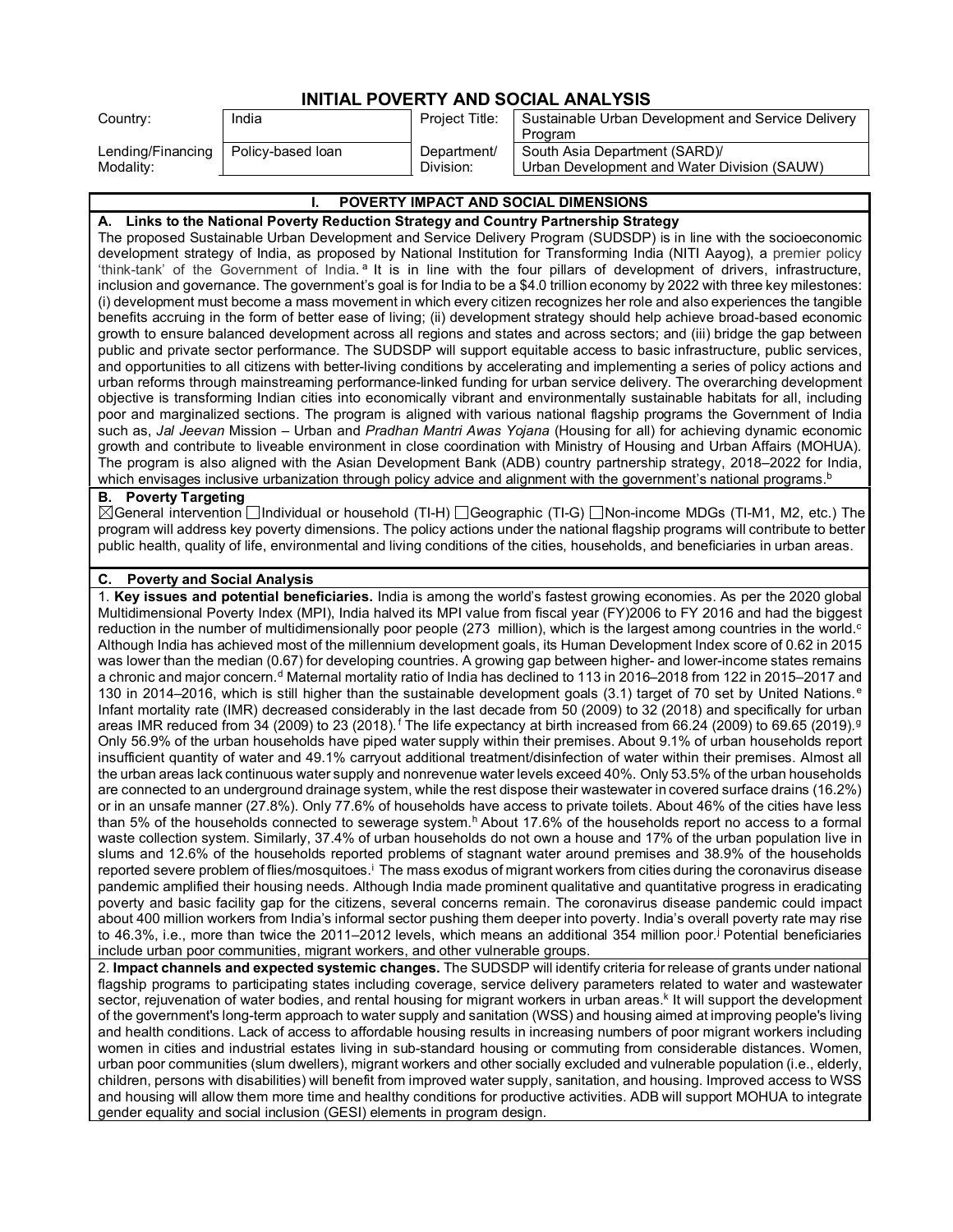3. **Focus of (and resources allocated in) the transaction technical assistance (TA) or due diligence.** The project design will require a thorough assessment of how the program resources will be used to ensure the gaps related to WSS and housing infrastructure are understood and ensure policy level changes and innovations to mitigate the gaps. Additional due diligence will be carried out to understand the contextual complexities as prevalent in multiple states and address them with appropriate measures. Economic assessment will be conducted to demonstrate sector-wide and economy-wide impact of the proposed po[l](#page-4-11)icy reforms under this PBL.<sup>I</sup> The economic assessment will, among others, analyze India's macroeconomic situation, provide context to water and urban sector in India, underline the rationale for proposed reforms, and discuss transmission mechanism through which proposed reforms will lead to economic benefits. Monitoring indicators will be put in place to emphasize the welfare of all in both design and implementation.

4. **Specific analysis for policy-based lending**. The proposed modality is a policy-based loan designed under the programmatic approach. There will be two subprograms of \$500 million and \$250 million. The programmatic approach will support policy actions in a sequential manner ensuring that reforms are coherently undertaken both at national and state levels within the policy-based loan period of 2021–2023, which will have direct and indirect impacts on the poor and vulnerable population.

### **II. GENDER AND DEVELOPMENT**

| <b>OLIVELIA AND DEVELOI MILIVI</b>                                                                                                                                                                                                                                                                                                                                                                                                                                                                                                                                                                                                                                                                                                                                                                                                                                                                                                                                                                                                                                                                                                                                                                                                                                                                                                                                                                                                                                                                                                                                                                                                                                                                                                                                                                                                                                                                                                                                                                                                                                                                                                                                                                                                                              |
|-----------------------------------------------------------------------------------------------------------------------------------------------------------------------------------------------------------------------------------------------------------------------------------------------------------------------------------------------------------------------------------------------------------------------------------------------------------------------------------------------------------------------------------------------------------------------------------------------------------------------------------------------------------------------------------------------------------------------------------------------------------------------------------------------------------------------------------------------------------------------------------------------------------------------------------------------------------------------------------------------------------------------------------------------------------------------------------------------------------------------------------------------------------------------------------------------------------------------------------------------------------------------------------------------------------------------------------------------------------------------------------------------------------------------------------------------------------------------------------------------------------------------------------------------------------------------------------------------------------------------------------------------------------------------------------------------------------------------------------------------------------------------------------------------------------------------------------------------------------------------------------------------------------------------------------------------------------------------------------------------------------------------------------------------------------------------------------------------------------------------------------------------------------------------------------------------------------------------------------------------------------------|
| 1. What are the key gender issues in the sector and/or subsector that are likely to be relevant to this project or<br>program? According to the 2011 Census, about 29% of urban households do not have source of water within the premises,<br>about 36% of urban households have to fetch water for general usage, and 18% fetch drinking water from a source located<br>more than 100 meters respectively. <sup>m</sup> Gaps in water supply service provision are causing city dwellers to depend on privately<br>extracted ground water, bringing down local water tables. Sixty percent of the states and Union Territories provide more than<br>80% of its urban population with drinking water supply. However, states such as Rajasthan, Bihar, Nagaland, and Assam<br>provide less than 50% of its urban population with drinking water supply and need to make significant improvements. <sup>n</sup> About<br>34% of all slum households do not have treated tap water facility and latrine facility within the premises. <sup>o</sup> Women are worst<br>affected by the unavailability or poor quality of the WSS system as they are responsible for water and sanitation management<br>as well as caregiving within the households. The national flagship programs such as JJM-U will improve living conditions for<br>women and reduce women's drudgery and time poverty. Women, urban poor communities, migrant workers, persons with<br>disabilities and other vulnerable groups will be direct beneficiaries of PMAY with priority allotment and other benefits to<br>women. These programs will continue to provide employment opportunities to women and other socially excluded and<br>vulnerable groups. Greater involvement of women and other vulnerable groups in operation and maintenance, training, and<br>monitoring and evaluation is crucial to institutional strengthening as well as overall empowerment of such groups.<br>2. Does the proposed project or program have the potential to contribute to the promotion of gender equity and/or<br>empowerment of women by providing women's access to and use of opportunities, services, resources, assets, and<br>participation in decision-making? $\boxtimes$ Yes $\Box$ No |
| The program will include gender equality and social inclusion (GESI) actions in the program design detailing its responses to                                                                                                                                                                                                                                                                                                                                                                                                                                                                                                                                                                                                                                                                                                                                                                                                                                                                                                                                                                                                                                                                                                                                                                                                                                                                                                                                                                                                                                                                                                                                                                                                                                                                                                                                                                                                                                                                                                                                                                                                                                                                                                                                   |
| the above identified gender-related issues. Targeted poverty reduction (such as in urban slums) and GESI-responsive                                                                                                                                                                                                                                                                                                                                                                                                                                                                                                                                                                                                                                                                                                                                                                                                                                                                                                                                                                                                                                                                                                                                                                                                                                                                                                                                                                                                                                                                                                                                                                                                                                                                                                                                                                                                                                                                                                                                                                                                                                                                                                                                             |
| components will support inclusiveness.                                                                                                                                                                                                                                                                                                                                                                                                                                                                                                                                                                                                                                                                                                                                                                                                                                                                                                                                                                                                                                                                                                                                                                                                                                                                                                                                                                                                                                                                                                                                                                                                                                                                                                                                                                                                                                                                                                                                                                                                                                                                                                                                                                                                                          |
|                                                                                                                                                                                                                                                                                                                                                                                                                                                                                                                                                                                                                                                                                                                                                                                                                                                                                                                                                                                                                                                                                                                                                                                                                                                                                                                                                                                                                                                                                                                                                                                                                                                                                                                                                                                                                                                                                                                                                                                                                                                                                                                                                                                                                                                                 |
| 3. Could the proposed project have an adverse impact on women and/or girls or widen gender inequality?<br>$\boxtimes$ No<br>∐ Yes                                                                                                                                                                                                                                                                                                                                                                                                                                                                                                                                                                                                                                                                                                                                                                                                                                                                                                                                                                                                                                                                                                                                                                                                                                                                                                                                                                                                                                                                                                                                                                                                                                                                                                                                                                                                                                                                                                                                                                                                                                                                                                                               |
| 4. Indicate the intended gender mainstreaming category:                                                                                                                                                                                                                                                                                                                                                                                                                                                                                                                                                                                                                                                                                                                                                                                                                                                                                                                                                                                                                                                                                                                                                                                                                                                                                                                                                                                                                                                                                                                                                                                                                                                                                                                                                                                                                                                                                                                                                                                                                                                                                                                                                                                                         |
| GEN (gender equity)<br>EGM (effective gender mainstreaming)                                                                                                                                                                                                                                                                                                                                                                                                                                                                                                                                                                                                                                                                                                                                                                                                                                                                                                                                                                                                                                                                                                                                                                                                                                                                                                                                                                                                                                                                                                                                                                                                                                                                                                                                                                                                                                                                                                                                                                                                                                                                                                                                                                                                     |
| SGE (some gender elements)<br>$\boxtimes$<br>NGE (no gender elements)                                                                                                                                                                                                                                                                                                                                                                                                                                                                                                                                                                                                                                                                                                                                                                                                                                                                                                                                                                                                                                                                                                                                                                                                                                                                                                                                                                                                                                                                                                                                                                                                                                                                                                                                                                                                                                                                                                                                                                                                                                                                                                                                                                                           |
| III.<br><b>PARTICIPATION AND EMPOWERING THE POOR</b>                                                                                                                                                                                                                                                                                                                                                                                                                                                                                                                                                                                                                                                                                                                                                                                                                                                                                                                                                                                                                                                                                                                                                                                                                                                                                                                                                                                                                                                                                                                                                                                                                                                                                                                                                                                                                                                                                                                                                                                                                                                                                                                                                                                                            |
| 1. Who are the main stakeholders of the project, including beneficiaries and affected people? Explain how they will                                                                                                                                                                                                                                                                                                                                                                                                                                                                                                                                                                                                                                                                                                                                                                                                                                                                                                                                                                                                                                                                                                                                                                                                                                                                                                                                                                                                                                                                                                                                                                                                                                                                                                                                                                                                                                                                                                                                                                                                                                                                                                                                             |
| each participate in the project's design. Apart from the program proponents or government agencies, the other project<br>stakeholders are state departments, urban local bodies, women, urban poor communities such as slum dwellers, migrant<br>workers, people with disabilities and other vulnerable groups. All these stakeholders will be consulted on policy guidelines,<br>project design and their collaboration may be utilized for project implementation, monitoring, and evaluation.<br>2. Who are the key, active, and relevant CSOs in the project area? There are several CSOs with regional and/or pan-<br>India presence both in the housing and water and sanitation sector (SPARC, AIILSG, Arghyam and Janaagraha).<br>3. Are there issues during project design for which participation of the poor and vulnerable is important?<br>$\Box$ No. If yes, what are these issues? The program design will consider issues of coverage, service delivery<br>⊠ Yes<br>parameters, water-body rejuvenation guidelines, promoting rental housing for poor and migrant workers in urban areas.<br>Participatory approaches will be employed, particularly in discussions on affordability and sustainability.<br>4. How will the project ensure the participation of beneficiaries and affected people, particularly the poor and<br>vulnerable and/or CSOs, during project design to address these issues? Stakeholder analysis will be conducted, and<br>targeted consultation and feedback mechanisms will be considered, including consultations with civil society, and these will<br>be incorporated during program preparation.                                                                                                                                                                                                                                                                                                                                                                                                                                                                                                                                                                                                               |
| 5. What level of CSO participation is planned during the project design? CSOs will be included in stakeholder<br>consultations related to key policy and institutional reforms.                                                                                                                                                                                                                                                                                                                                                                                                                                                                                                                                                                                                                                                                                                                                                                                                                                                                                                                                                                                                                                                                                                                                                                                                                                                                                                                                                                                                                                                                                                                                                                                                                                                                                                                                                                                                                                                                                                                                                                                                                                                                                 |
| Information generation and sharing (M) $\boxtimes$ Consultation (M) $\boxtimes$ Collaboration (L) $\Box$ Partnership (NA)<br>$\boxtimes$                                                                                                                                                                                                                                                                                                                                                                                                                                                                                                                                                                                                                                                                                                                                                                                                                                                                                                                                                                                                                                                                                                                                                                                                                                                                                                                                                                                                                                                                                                                                                                                                                                                                                                                                                                                                                                                                                                                                                                                                                                                                                                                        |
| IV.<br><b>SOCIAL SAFEGUARDS</b>                                                                                                                                                                                                                                                                                                                                                                                                                                                                                                                                                                                                                                                                                                                                                                                                                                                                                                                                                                                                                                                                                                                                                                                                                                                                                                                                                                                                                                                                                                                                                                                                                                                                                                                                                                                                                                                                                                                                                                                                                                                                                                                                                                                                                                 |
| A. Involuntary Resettlement Category $\Box$ A $\Box$ B $\boxtimes$ C $\Box$ FI                                                                                                                                                                                                                                                                                                                                                                                                                                                                                                                                                                                                                                                                                                                                                                                                                                                                                                                                                                                                                                                                                                                                                                                                                                                                                                                                                                                                                                                                                                                                                                                                                                                                                                                                                                                                                                                                                                                                                                                                                                                                                                                                                                                  |
|                                                                                                                                                                                                                                                                                                                                                                                                                                                                                                                                                                                                                                                                                                                                                                                                                                                                                                                                                                                                                                                                                                                                                                                                                                                                                                                                                                                                                                                                                                                                                                                                                                                                                                                                                                                                                                                                                                                                                                                                                                                                                                                                                                                                                                                                 |